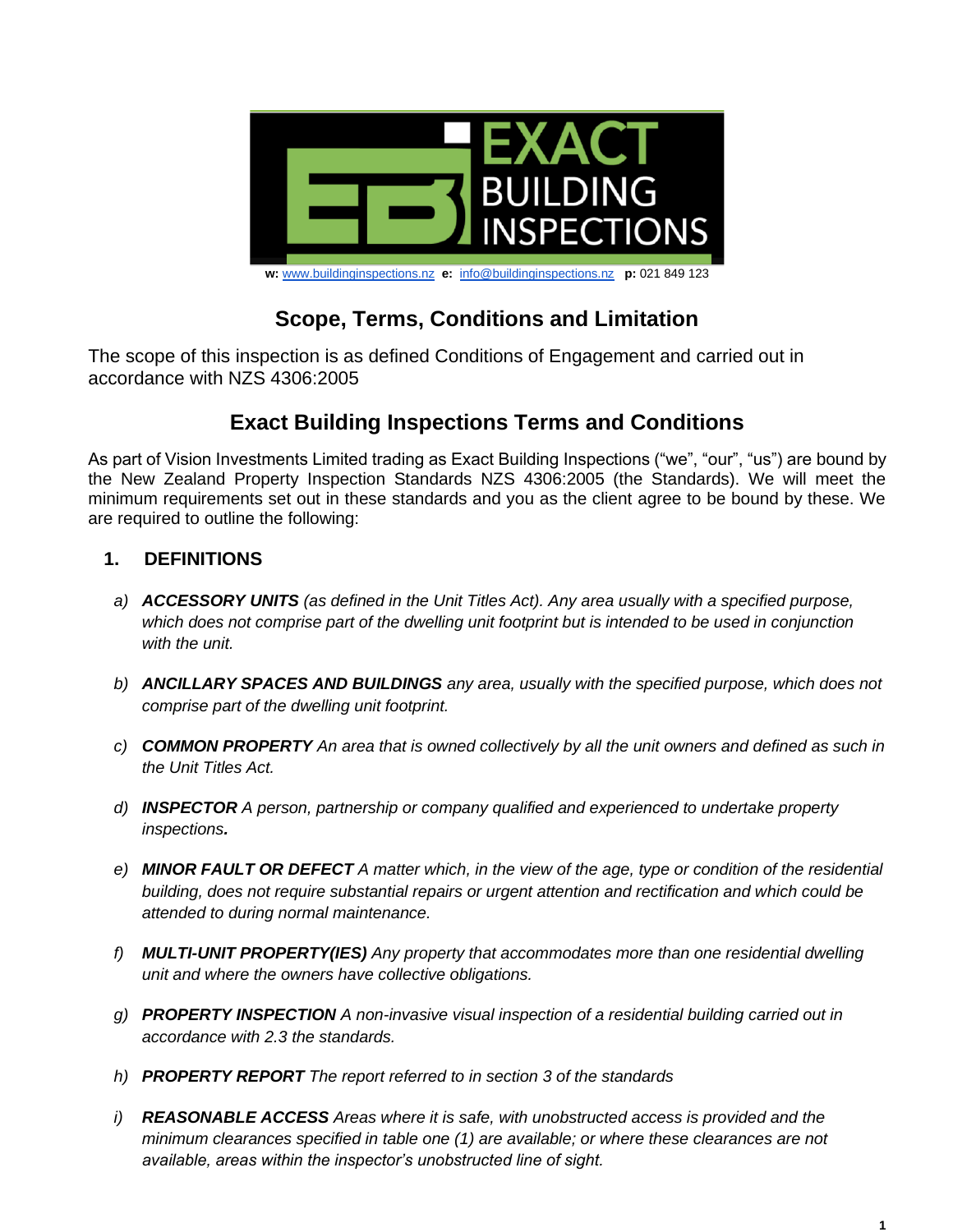#### **Table One- Reasonable access**

| Area                                                                                        | <b>Manhole</b><br><b>Access</b><br>(mm) | <b>Crawl Space (mm)</b>                                                 | Height                             |
|---------------------------------------------------------------------------------------------|-----------------------------------------|-------------------------------------------------------------------------|------------------------------------|
| Roof<br>Space                                                                               | 450 x 400                               | 600 x 600                                                               | Accessible from a 3.6 m<br>ladder* |
| Sub-<br>Floor                                                                               | 500 x 400                               | <b>Vertical Clearance</b><br>Timber floor: 400**<br>Concrete floor: 500 |                                    |
| Roof<br>Exterior                                                                            |                                         |                                                                         | Accessible from a 3.6 m<br>ladder* |
| * Or such other means of access that meet OSH requirements.<br>** From underside of bearer. |                                         |                                                                         |                                    |

- *j) SIGNIFICANT FAULT OR DEFECT A matter which requires substantial repairs or urgent attention and rectification.*
- *k) SPECIAL PURPOSE as defined in section 4 of the standards as being an inspection and/or assessment that falls within the area of the Inspectors expertise.*
- *l) SURVEY A separate, detailed inspection and report that may require invasive and/or specialised testing equipment and may require the special knowledge of a relevantly qualified expert.*
- *m) WEATHER TIGHTNESS RISK this is defined in Appendix A of the Standards*

#### **2. DISCLOSURE**

 **Our non-invasive residential building inspection ("inspection") and Report ("report") will provide the following information in accordance with the Standards**

- *a) The scope of our inspection and report;*
- *b) Any limitations to our inspection and report; and*
- *c) These terms and conditions are to be read agreed and accepted in writing and in conjunction with the Letter of Engagement for services before any inspection can be carried out for client ("you" "your"). The Letter of Engagement will provide the following in accordance with the Standards:*
	- **i. The name of the person/s who have applied for the inspection and report;**
	- **ii. The Inspector/s name and any specialist Inspection Company appointed to provide a more detailed report;**
	- **iii. The date in which the inspection is to be conducted and the report is due back to the client;**
	- **iv. The specified scope of inspection being conducted of the premises;**
	- **v. Any special-purpose property inspection items that are to be included in the noninvasive residential building inspection report;**
	- **vi. Our fee for the inspection to be conducted and report to be produced;**
	- **vii. Our limitations and conditions; and**
	- **viii. Our professional liability cover.**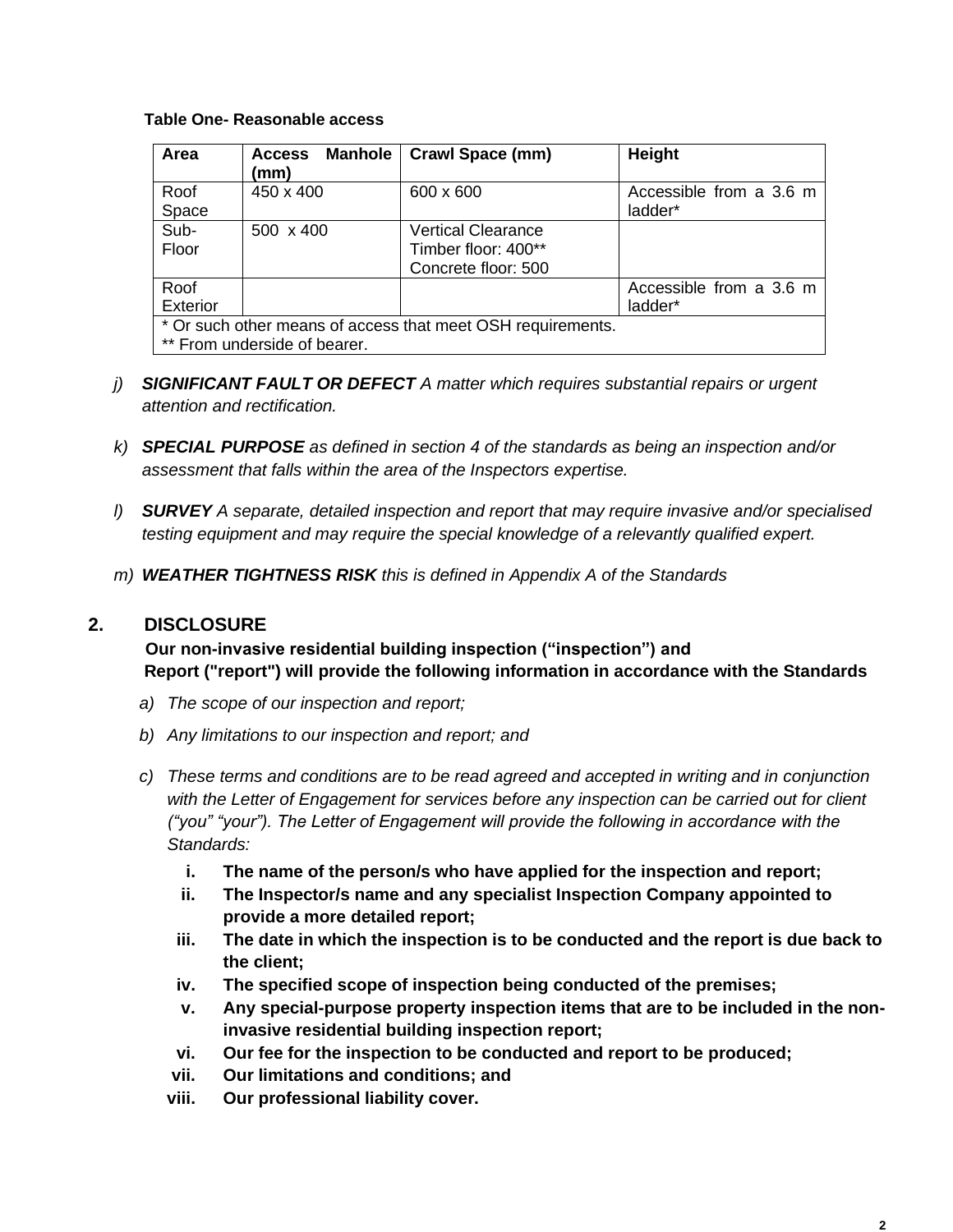# **3. NON-INVASIVE RESIDENTIAL BUILDING REPORT PREPARED IN RELATION TO THE STANDARDS**

- *a) The inspection process will be performed directly in accordance with the Standards. You agree that upon you agreeing in writing to these terms that you are also bound by these Standards indefinitely in relation to this report.*
- *b) Copies of these Standards are available to you upon request from us for your inspection, or alternatively you may contact Standards New Zealand and purchase a copy of these Standards for your own record.*
- *c) Our inspectors have relevant trade experience and qualifications to carry out the inspection.*
- *d) We will certify that the inspection has been carried in accordance with the Standards and the Inspector meets the competences of the Standards.*
- *e) We will give consideration to Weather tightness Risk. However, it will be conducted in accordance with the Standards Appendix A, however if it is outside our area of expertise this would be subject to a specialist report.*

### **4. SCOPE OF THE NON-INVASIVE RESIDENTIAL BUILDING INSPECTION**

*a) In accordance with the Standards, the scope of the inspection is limited to a visual inspection of the components of a building only, in which the Inspector has reasonable access in accordance*  with table one of the definitions and being in their clear line of sight. A non-intrusive moisture *meter maybe used by our inspectors around accessible joinery or areas in the building identified to be risk areas.*

*Note: the moisture meter reading utensil is an aid only and their results are not conclusive. No liability is to be incurred by us in relation to a moisture reading and a specialist will be required to conduct a specialised report in relation to this.*

### **5. METHAMPHETAMINE INSPECTION AND REPORTING**

- *a) It is an essential pre-condition to you using our services that you agree and accept that we are not legally responsible for any loss or damage you might suffer related to your use of our services in which we have provided you access to, whether from errors or omissions in the services you receive or information or from any other use of the website. In short, your use of our services provided is at your own risk.*
- *b) We aim to have the results from the non-invasive swab testing returned from the samples taken within 14 working days from the day the samples are taken. We accept no liability should the results of the test exceed this time frame. You accept that should the result return as a positive we hold the right to share the results with any stakeholder in the property without liability or recourse.*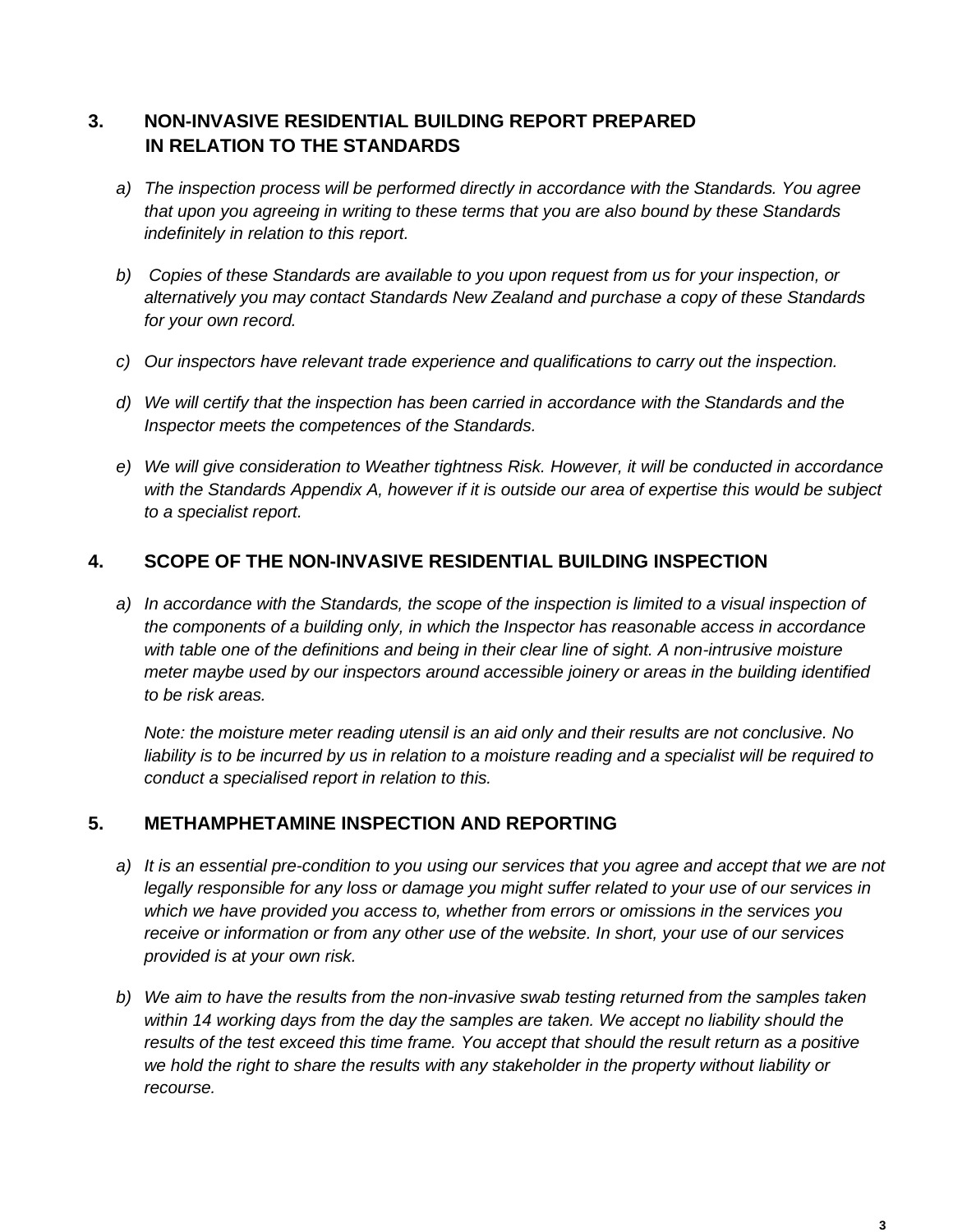- *c) Our liability is only limited to the purposes of the Consumer Guarantees act 1993 for any breach of a term of this agreement is limited to:*
	- **i. the supplying to you of the services again; or**
	- **ii. the payment of the costs of having the services supplied to you again.**
- *d) We may disclose information in good faith and where we are required to do so:*
	- **i. by law or by any court;**
- **ii. to enforce the terms of any of our customer agreements;**
- **iii. to protect our rights, property or health and safety, and our customers or third parties; or**
- **iv. to banks or financial institutions with the purpose of preventing fraud and as proof of any transaction.**

#### **6 REASONABLE ACCESS TO BE PROVIDED FOR INSPECTION/S**

*a) You undertake to provide us with reasonable access to your residential property inclusive of all Accessory Units, Ancillary Spaces and Buildings, Common Areas and or any other area required for entry by us in order to provide a comprehensive inspection.*

#### **7. CONFIDENTIAL REPORT**

- *a) You acknowledge and agree that the director(s) and employee(s) of Exact Building Inspections shall not be held liable to you.*
- *b) This is solely limited to the building report and excludes the methamphetamine testing.*
- *c) The inspection and report is to be conducted and prepared for you solely and exclusively for your own information.*
- *d) This report may not be relied upon by any third party or other person/s.*
- *e) You agree to maintain the confidentiality of the report and agree not to disclose any part of it to any other person.*
- *f) You may distribute copies of the inspection report to the Vendor and the real estate agents directly involved in this transaction, but said persons are not specifically intended beneficiaries of this Agreement or the report. We do not in any way intend to benefit the Vendor or the real estate agent/s directly or indirectly through our report.*
- *g) You agree to indemnify, defend and hold us harmless from any third-party claims arising out of any distribution of the report.*

# **8. LIMITATIONS AND CONDITIONS ON THE NON-INVASIVE RESIDENTIAL BUILDING INSPECTION REPORT**

- *a) The report is a reasonable attempt by us to identify any Significant Fault or Defect visible at the time of the inspection providing you with an informed visual inspection of areas in the building that are potential of risk. The report will also identify and note for your consideration any Minor Fault or Defect.*
- *b) Significant Fault or Defect will be identified and addressed in the report. However we will only alert you to the area, a specialist will be required to conduct any further testing and/or remedial work. We are not liable for any invasive testing that occurs as a result of our identification of a Significant Fault or Defect.*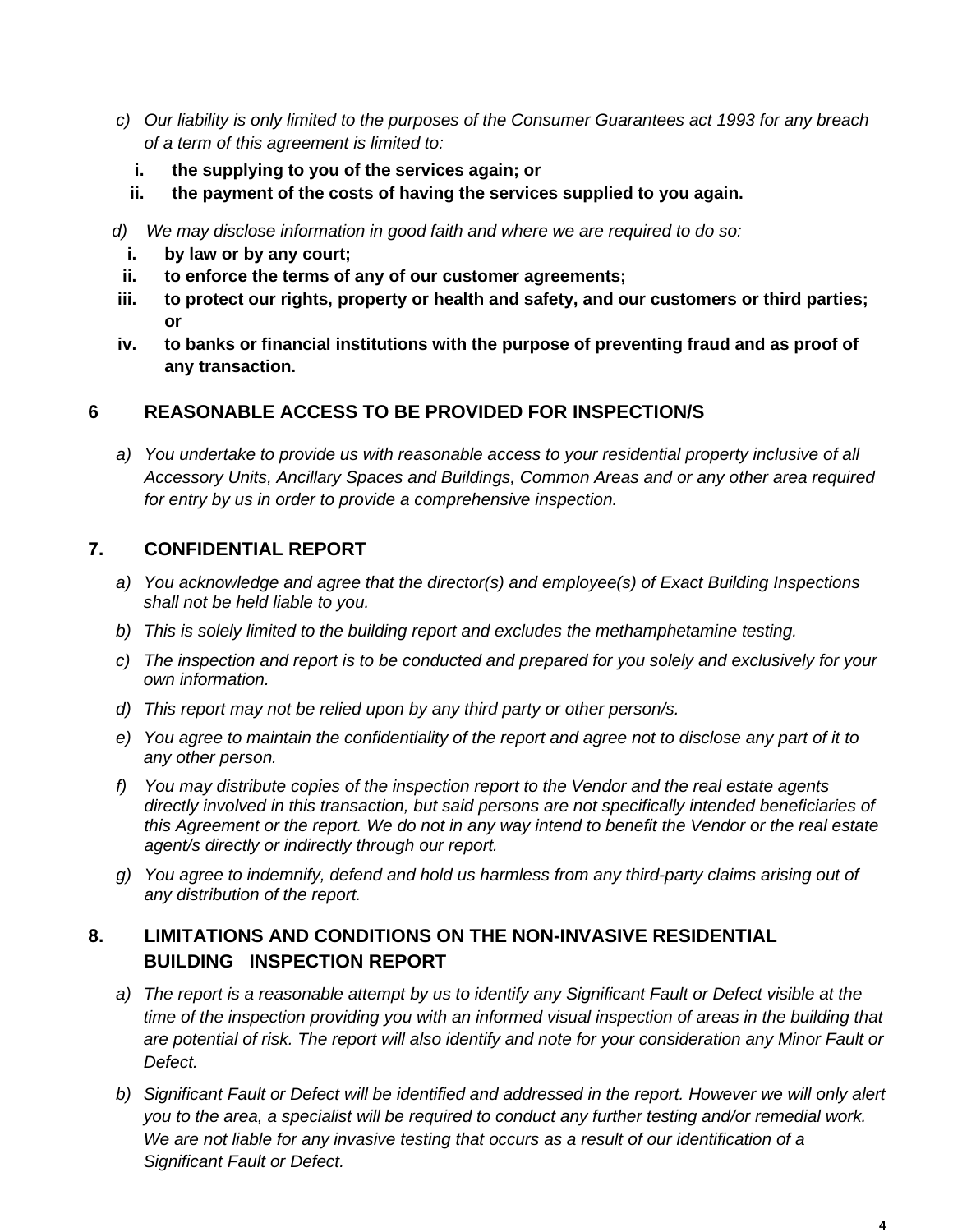- *c) Subject to any statutory provisions, if we become liable to you, for any reason, for any loss, damage, harm or injury in any way connected with the completion of the Inspection*
- *d) and/or report, our liability shall be limited to a sum not exceeding the cost of the Inspection and report.*

# **9. LIMITATIONS AND CONDITIONS ON THE NON-INVASIVE RESIDENTIAL BUILDING INSPECTION**

- *a) The inspection and report are only intended to be used as a general guide to help you make your own evaluation of the premises. The inspection and report are to be conducted for the purpose of providing information. The report is not a reflection of the value of the premises, nor does it make any representation as to the advisability of purchase.*
- *b) The report is only an expression of our opinion based upon the visual observation of the areas of the premises with Reasonable Access provided for the inspection.*
- *c) The Inspection and report are not intended to be used as an exhaustive report. It is not to imply that every component was inspected, or that every possible defect of the premises was discovered.*
- *d) We will not disassemble any equipment, nor will we be performing an intrusive or destructive inspection, inclusive of moving of furniture, appliances or stored items, or excavation.*
- *e) Any and all components and conditions which by the nature of their location are concealed, deliberately hidden, camouflaged or difficult to inspect are excluded from the report.*
- *f) Any suggestions or recommendations contained in the report are suggestion only and it shall be the responsibility of the person or persons carrying out the work to ensure the most appropriate remedy is carried out in conjunction with any further discoveries, warranty's or manufacturers recommendation and warranty's, and any necessary local authority consents obtained prior to proceeding with remedial work.*
- *g) Inspections of any Electrical systems, water reticulation or plumbing, air conditioning system, dishwashers, stoves, hobs, heating systems, aerials, swimming pools or spas of the premises are outside of the scope of our inspection and report. Our Inspector/s will, however, conduct a brief*  inspection of the hot water system, the plumbing system, the electrical system (including testing *the accessible power points and lights in each room).*

 *Note: Our Inspector/s are not a qualified plumber/s, electrician/s or gas fitter/s.* 

*h) Should a verbal report be conducted we are not liable to you or any third party present as the report provided will be based off a visual inspection of the areas where reasonable access is provided, at the time of the inspection.*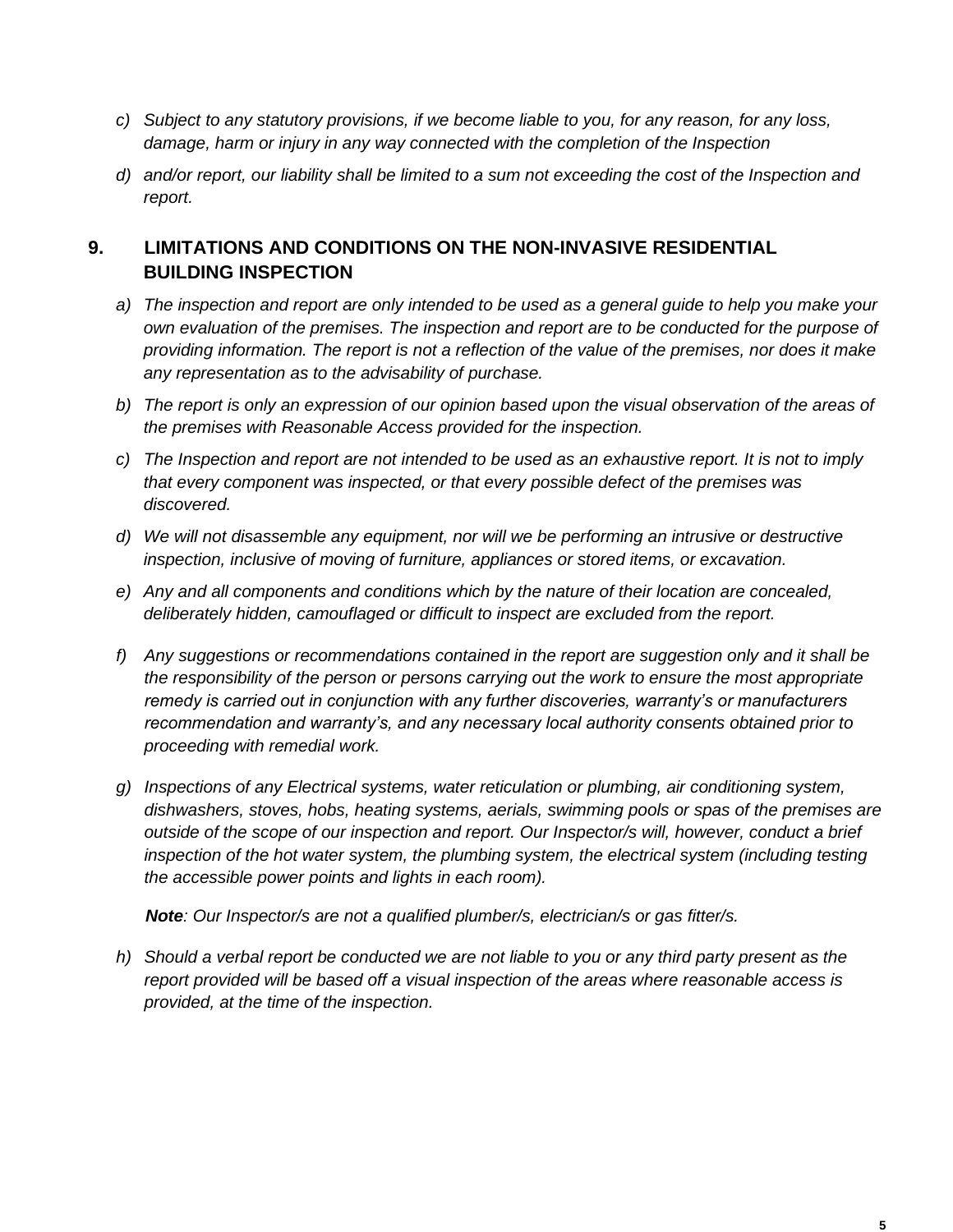- *i) Matters which are not within the scope of the Inspection outlined in the Standards are inclusive of, but are not limited to:*
	- **i. The existence of formaldehyde, lead paint, asbestos, toxic or flammable materials, pest infestation and other health or environmental hazards;**
	- **ii. The condition of playground equipment;**
- **iii. The efficiency measurement of insulation or heating and cooling equipment;**
- **iv. Any internal or underground drainage or plumbing;**
- **v. Any systems which are shut down or otherwise secured;**
- **vi. Water wells (water quality and quantity);**
- **vii. Zoning ordinances;**
- **viii. Cosmetics or building code conformity;**
- **ix. Intercoms, security systems, fire detection systems, heat sensors (any general comments about these systems and conditions are informational only and do not represent an inspection or form part of the report).**
- *j) The Inspection and report should not be construed as a compliance inspection of any building,*  legal or territory authority standards, codes or regulations. The report is not intended to be a *warranty or guarantee of the present or future weather tightness, adequacy or performance of the structure it's integrity, its systems, or their component parts. The report does not constitute any express or implied warranty of merchantability or fitness for use regarding the condition of the property and it should not be relied upon as such. Any opinions expressed regarding adequacy, capacity, or expected life of components are general statements based on information about similar components and occasional variations are to be expected between such estimates and actual experience.*
- *k) You accept that the Inspector will not detect some faults due to the following:*
	- **i. The fault only occurs intermittently.**
	- **ii. Part of the home has not been used for a while and the fault usually occurs after regular use (or detection of the fault would only occur after regular use).**
- **iii. The type of weather that would normally reveal the fault is not prevailing at, or around, the time of the inspection.**
- **iv. The fault has been deliberately concealed.**
- **v. Furnishings are obscuring the fault.**
- **vi. We have been given incorrect information by you, the vendor (if any), the real estate consultant, or any other person.**
- **vii. The fault is/was not apparent on a visual Inspection.**

### **10. DISPUTES**

- *a) Any dispute that arises as a result of the inspection or report provided is to be submitted to us in writing immediately.*
- *b) You agree that upon raising a dispute of any form the contents of the report provided by us is not to be used to satisfy any terms of a sale and purchase agreement until the dispute has been resolved in all respects.*
- *c) You agree that if, after raising a dispute, you chose to use the report to proceed with the transaction, that you acknowledge your dispute is null in void and that you waive any claim against us indefinitely in relation to this report.*